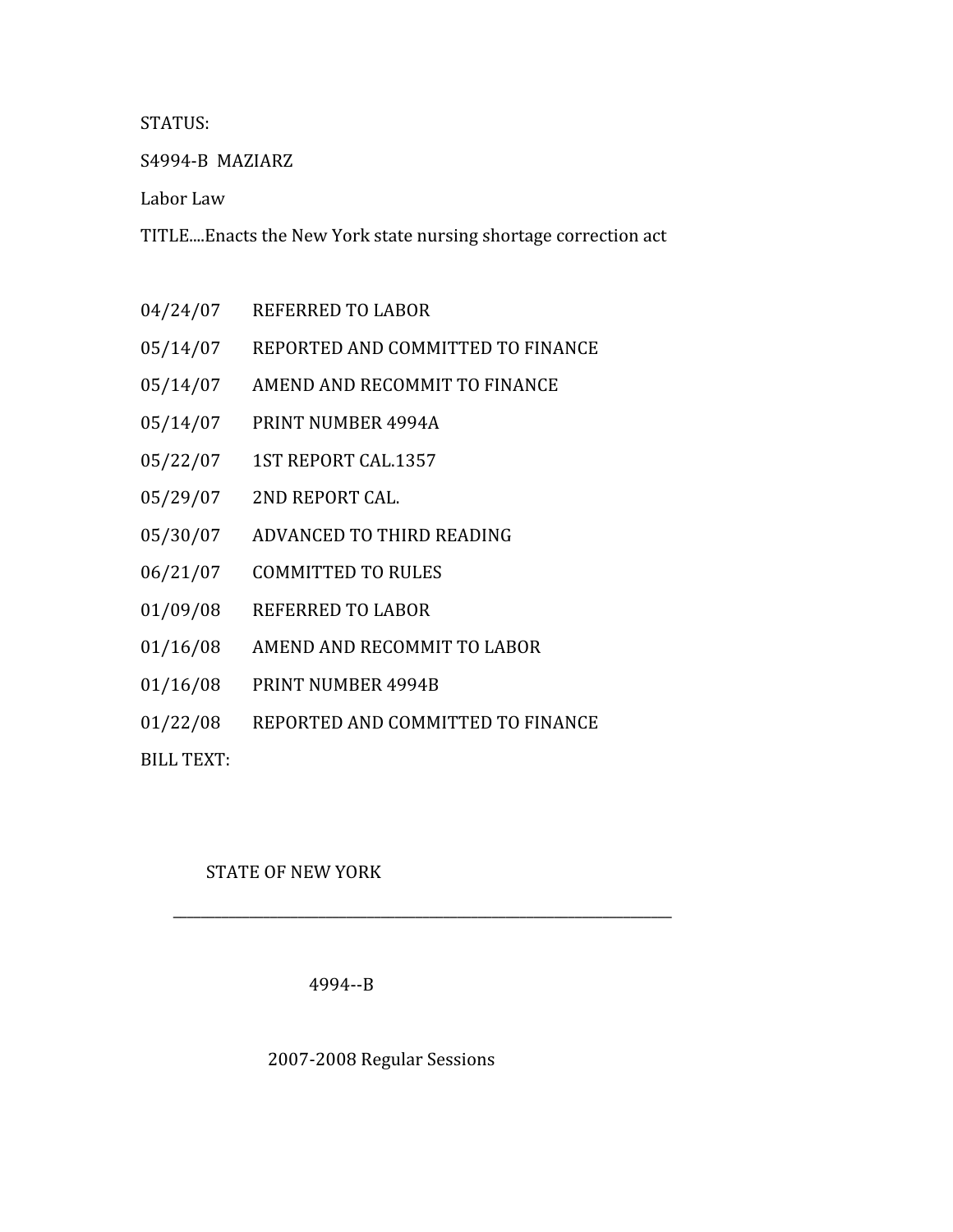IN
SENATE

 $\overline{\phantom{a}}$ 

April
24,
2007

Introduced by Sen. MAZIARZ -- read twice and ordered printed, and when printed to be committed to the Committee on Labor -- reported favorably from said committee and committed to the Committee on Finance --committee
discharged,
bill
amended,
ordered
reprinted
as

amended

and recommitted to said committee -- recommitted to the Committee on Labor in
accordance
with
Senate
Rule
6,
sec.
8
‐‐
committee
discharged,
bill amended, ordered reprinted as amended and recommitted to said commit-tee

AN
ACT
to
amend
the
labor
law
and
the
state
finance
law,
in
relation

to enacting
the
New
York
state
nursing
shortage
correction
act

The People of the State of New York, represented in Senate and Assem-bly,
do
enact
as
follows:

1 Section 1. This act shall be known and may be cited as the "New York" 2

state
nursing
shortage
correction
act".

3 § 2. The labor law is amended by adding a new section 211-b to read as 4

follows:

5 § 211-b. Statewide nursing recruitment incentive and retention pilot 6

initiatives.
The
department
is
authorized,
within
amounts

appropriated, 7

to

award

funding
to
schools
of
nursing,
other
educational
institutions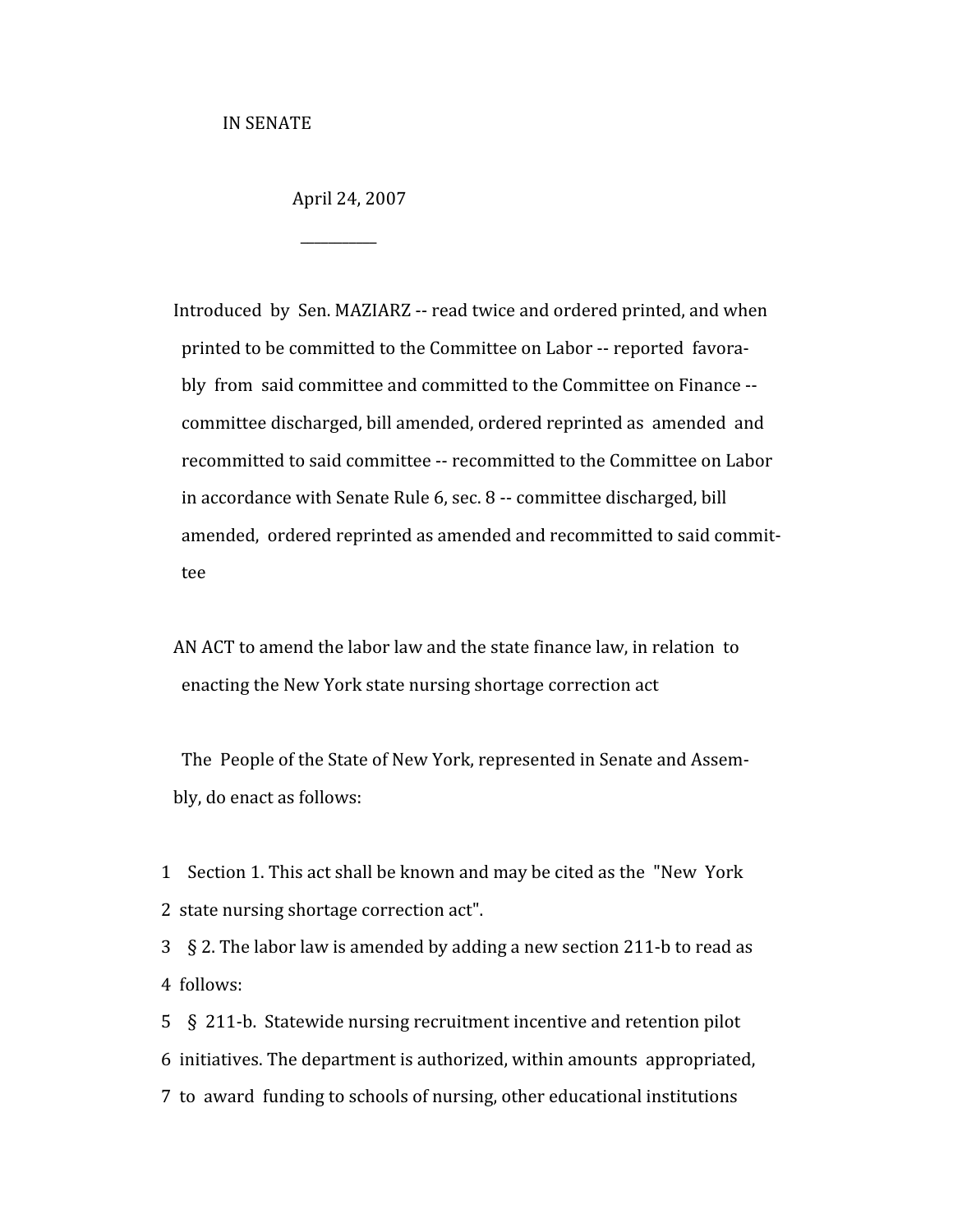8 and health care providers to develop pilot initiatives to improve the 9

capacity
to
prepare
future
generations
of
entry
and
advanced
level
nurs‐ 10

es.
Funding
may
be
used
for:

11

1.
recruitment
and
retention
incentives
that
expand
faculty
capacity;

12 2. initial costs related to the development of new and/or expanded

13

programs,
including
equipment
and
capital
costs;

14

3.
development
of
clinical
simulation
laboratories

in

both

new

and 15

existing
programs;

16

4.

academic

and

clinical
partnerships
to
increase
the
use
of
expert

17

clinicians
to
expand
faculty
capacity;

18

5.
development
and
expansion
of
nursing
education
that
is
internet‐fa‐

19

cilitated
and/or
provided
through
satellite
course‐work;

EXPLANATION--Matter in italics (underscored) is new; matter in brackets [] is old law to be omitted.

# LBD11588‐04‐8

 $S. 4994 - B$  2

1

6.
initiatives
to
retain
retiring
nursing

faculty

and

those

expert

2 nurses leaving clinical practice to function in educator roles;

3

7.
financial
assistance
to
prepare
nurses
for
an
academic
career;
and

4

8.

early

mentoring
programs
between
school
districts,
nursing
educa‐ 5 tion programs, and health care providers to introduce students to nurs-6

ing
careers.

7

§

3.
The
state
finance
law
is
amended
by
adding
a
new
section
91‐h
to 8

read
as
follows: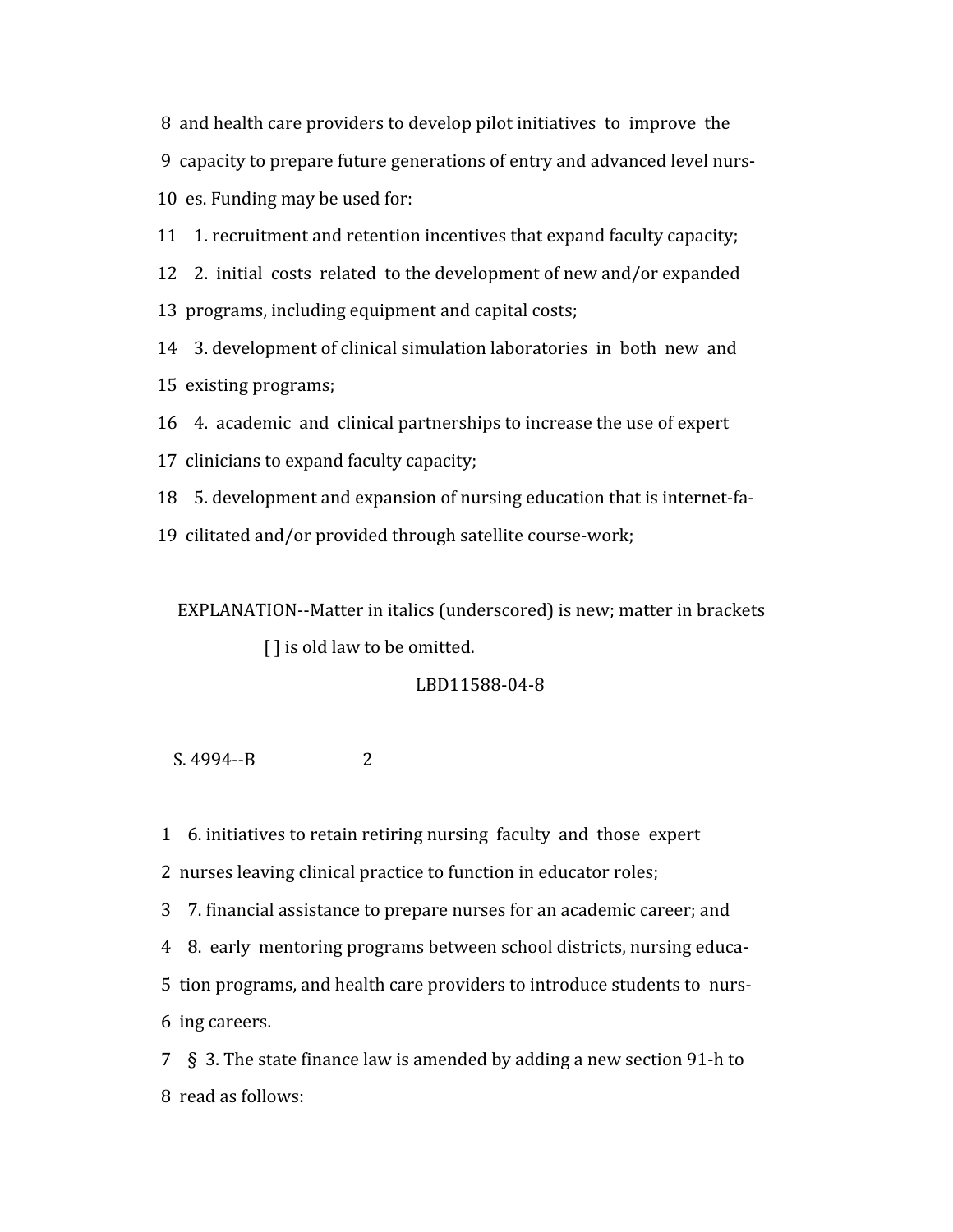9

§
91‐h.
New
York
state
nursing

recruitment

incentive

and

retention 10 account. 1. There is hereby established in the joint custody of the 11 state comptroller and the commissioner of taxation and finance an 12 account in the miscellaneous special revenue fund to be known as the New 13

York
state
nursing
recruitment
incentive
and
retention
account. 14 2. Such account shall consist of all revenues received from contrib-

15

utions,
donations
and
other
moneys
credited
or
transferred
thereto

from 16

any
other
fund
or
source
pursuant
to
law.

17

3.

Moneys

of
the
account,
following
appropriation
by
the
legislature 18

may
be
expended
for
the
New
York
state
nursing
recruitment
incentive
and 19

retention
program.
Moneys
shall
be
paid
out
of
the
account
on
the

audit 20 and warrant of the state comptroller on vouchers certified or approved 21

by
the
commissioner
of
education.

22 § 4. This act shall take effect on the first of April next succeeding 23

the

date

on

which
it
shall
have
become
a
law.

Effective
immediately, 24 the addition, amendment and/or repeal of any rule or regulation neces-25 sary for the implementation of this act on its effective date are 26 authorized and directed to be made and completed by the commissioner of 27

education

in

consultation

with
the
commissioner
of
labor
on
or
before 28

such
effective
date.

## SPONSORS
MEMO:

NEW
YORK
STATE
SENATE

INTRODUCER'S
MEMORANDUM
IN
SUPPORT submitted
in
accordance
with
Senate
Rule
VI.
Sec
1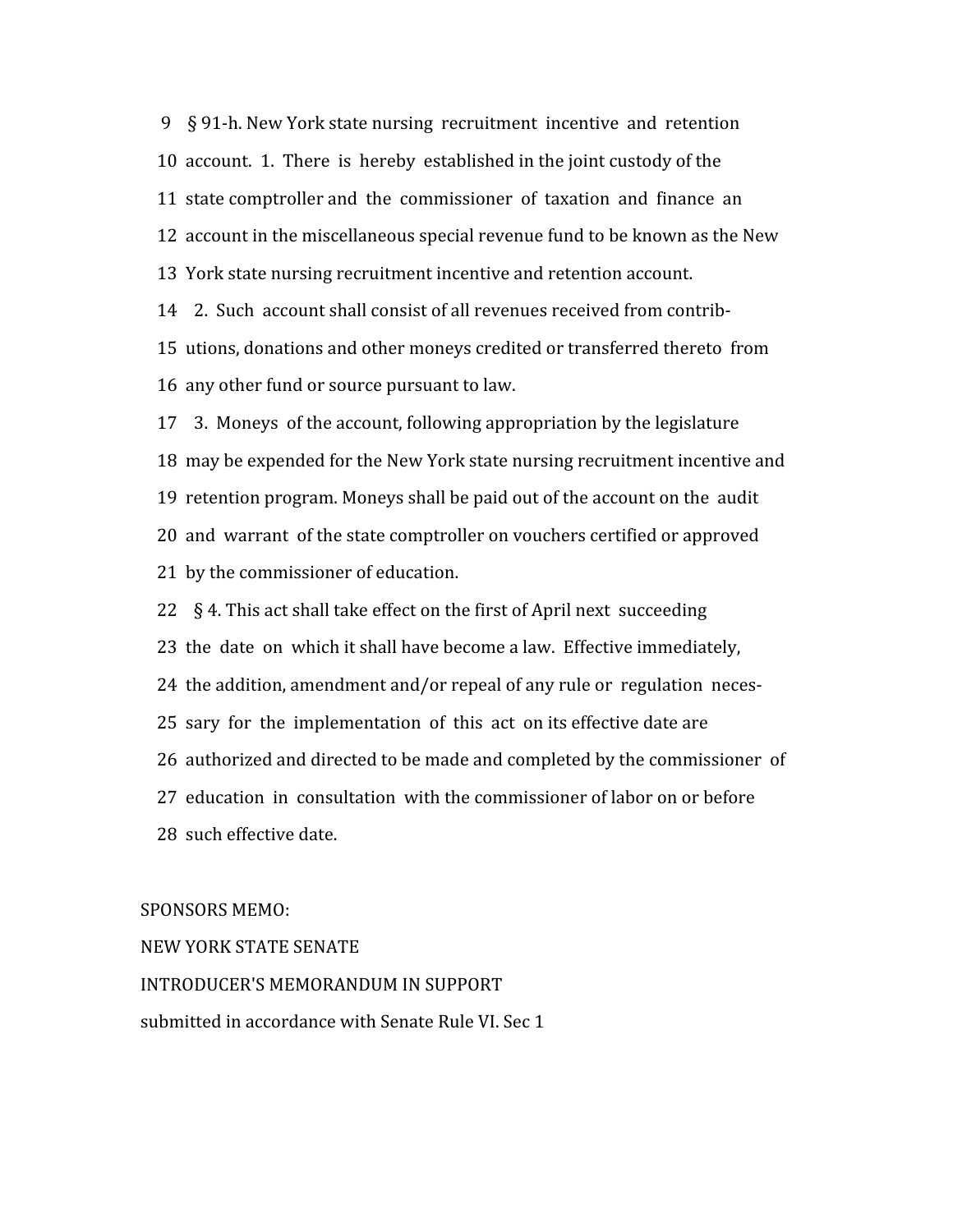### BILL
NUMBER:
S4994B

#### SPONSOR:
MAZIARZ

## TITLE
OF
BILL:

An
act
to
amend
the
labor
law
and
the
state
finance
law,
in
relation
to enacting
the
New
York
state
nursing
shortage
correction
act

## PURPOSE:

This
legislation
would
help
address
the
nursing
shortage
facing
New
York by
creating
the
"New
York
state
nursing
shortage
correction
act".

## SUMMARY
OF
PROVISIONS:

Section 1 cites this as the "New York state nursing shortage correction act".

Section 2 states that the department is authorized to award funding to schools
of
nursing,
other
educational
institutions
and
health
care providers
to
develop
pilot
initiatives
to
increase
the
number
of
nurses. Further states funding can be used for recruitment retention to expand faculty capacity, development of new programs, development of clinical simulation labs, partnership to expand the use of expert clinicians, increased nursing education that is internet facilitated, initiatives to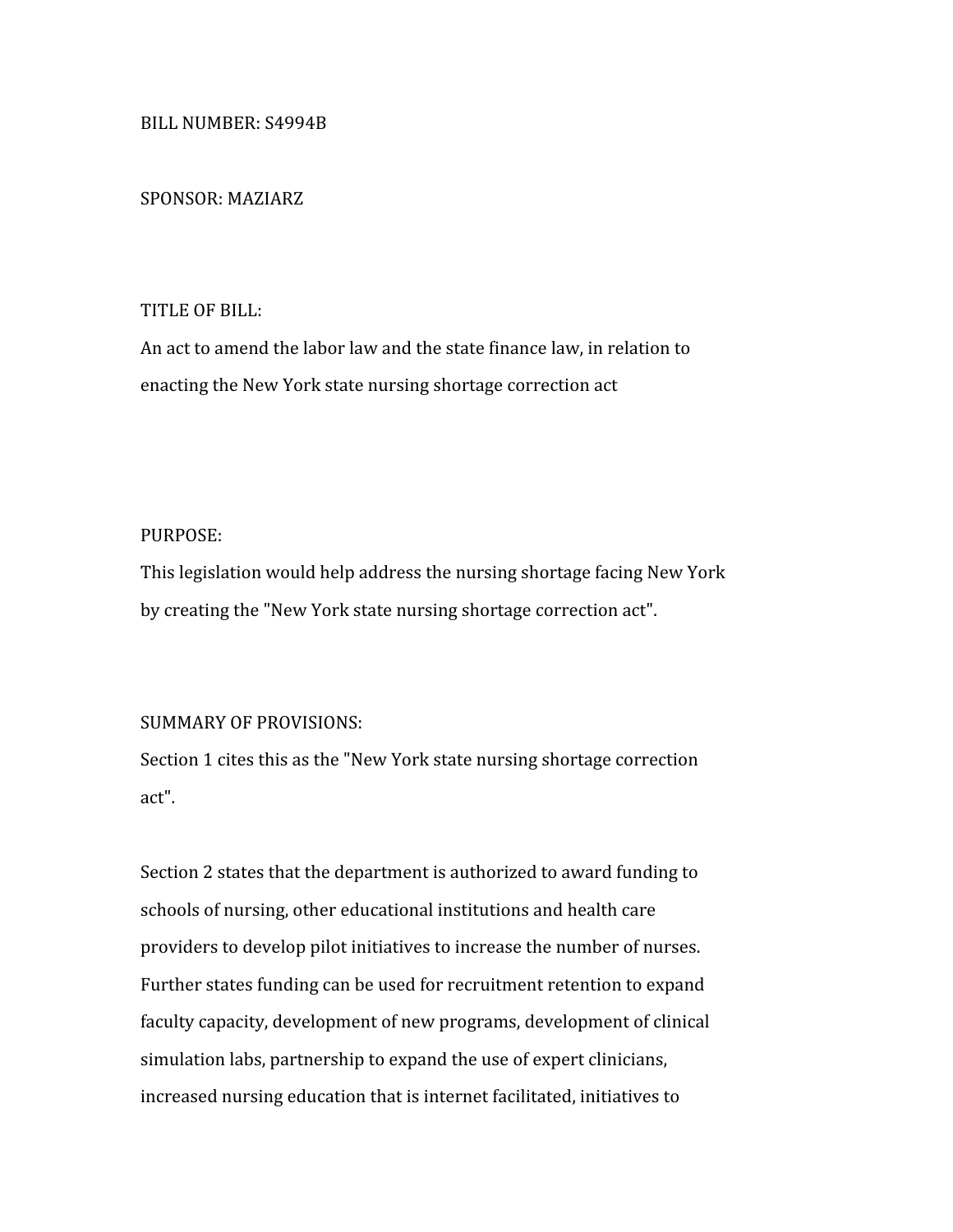retain
retiring
nursing
faculty
and
others
leaving,
financial
assistance to
prepare
nurses
for
an
academic
career,
creation
of
early
mentoring programs.

Section 3 states that there should be an account held in joint custody between the state comptroller and, such account shall consist of all revenue
received
from
contributions
donations
and
other
moneys
credited for
this
account
on
vouchers
approved
by
the
commissioner
of
education.

Section
4
is
the
effective
date.

#### JUSTIFICATION:

It is well known that New York is facing a severe nursing shortage. This legislation
would
help
address
this
situation
by
creating
the
"New
York state
nursing
shortage
correction
act".

This
act
helps
get
at
the
root of
the
issue
by
making
funds
available
for
nursing
education.
Money appointed for this act, would specifically be targeted to create and expand
the
amount
of
nurses
interested
and
eligible
to
attend
schools
of nursing.

LEGISLATIVE
HISTORY: New
bill.

FISCAL
IMPLICATIONS: To
be
determined.

EFFECTIVE
DATE: